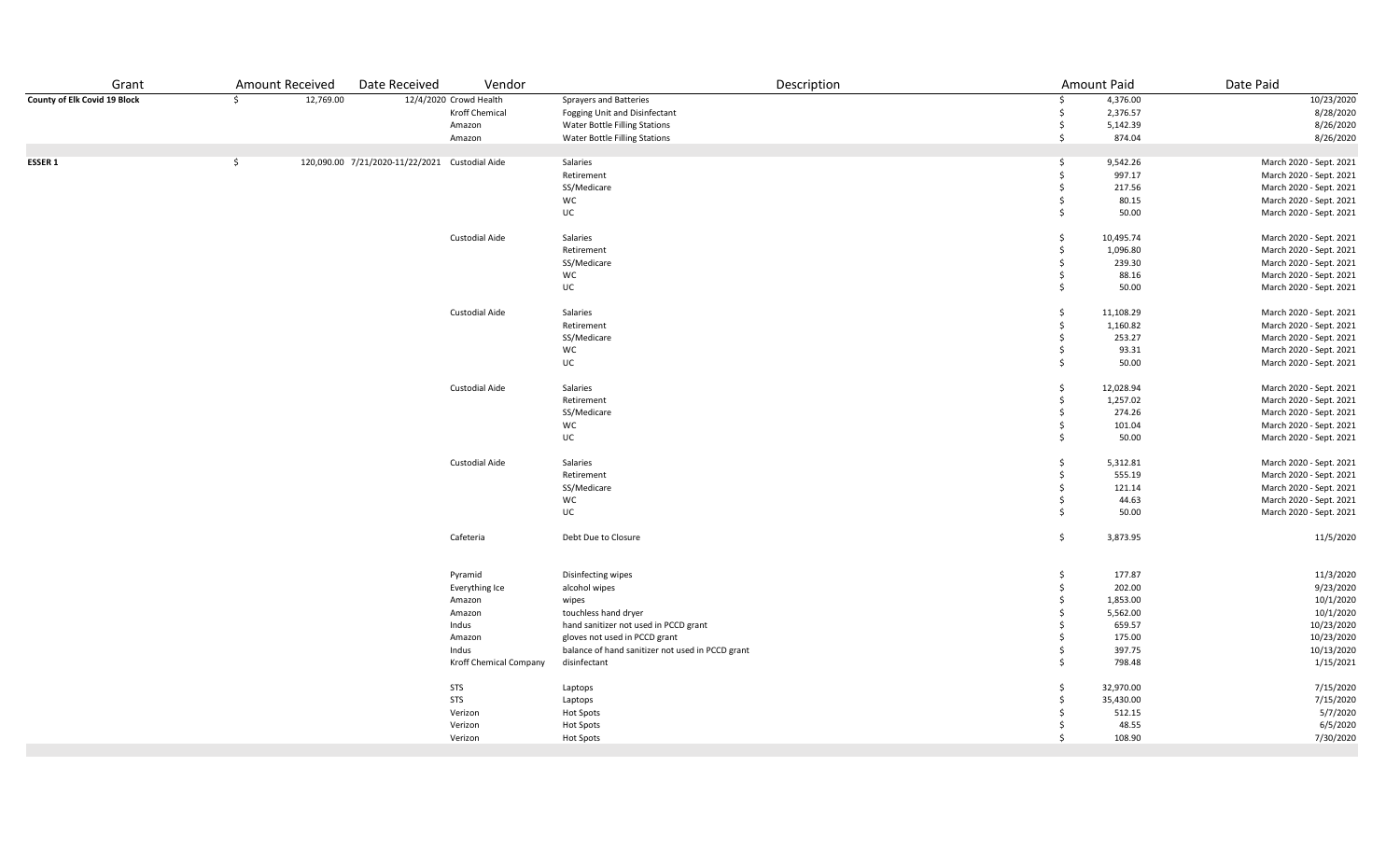| <b>PCCD Cares Act</b>               | Ŝ.            | 142,070.00 | 10/23/2020 STS Education<br><b>STS Education</b><br><b>STS Education</b> | Chromebooks (500)<br>Chrome License<br>White Glove | \$<br>\$<br>$\mathsf{\$}$ | 99,500.00<br>13,000.00<br>5,000.00 | 11/9/2020<br>11/9/2020<br>11/9/2020                               |
|-------------------------------------|---------------|------------|--------------------------------------------------------------------------|----------------------------------------------------|---------------------------|------------------------------------|-------------------------------------------------------------------|
|                                     |               |            | <b>STS Education</b>                                                     | Shipping for Chromebooks                           | \$                        | 1,286.00                           | 11/9/2020                                                         |
|                                     |               |            | Indus Sales                                                              | Hand Soap                                          | \$                        | 1,389.00                           | 4/27/2020                                                         |
|                                     |               |            | Indus Sales                                                              | Hand Soap                                          | \$                        | 347.25                             | 5/14/2020                                                         |
|                                     |               |            | Indus Sales                                                              | Hand Soap                                          | \$                        | 5,347.65                           | 10/13/2020                                                        |
|                                     |               |            | <b>Indus Sales</b>                                                       | Gloves                                             | \$                        | 564.00                             | 7/15/2020                                                         |
|                                     |               |            | Amazon                                                                   | Gloves                                             | \$                        | 175.00                             | 9/3/2020                                                          |
|                                     |               |            | Macgill                                                                  | Gloves                                             | \$                        | 250.00                             | 7/15/2020                                                         |
|                                     |               |            | <b>Indus Sales</b>                                                       | Gloves                                             | \$                        | 582.00                             | 10/13/2020                                                        |
|                                     |               |            |                                                                          |                                                    |                           |                                    |                                                                   |
|                                     |               |            | <b>Indus Sales</b>                                                       | Cleaner                                            | \$                        | 4,235.50                           | 10/13/2020                                                        |
|                                     |               |            | <b>Indus Sales</b>                                                       | Cleaner                                            | \$                        | 98.50                              | 4/27/2020                                                         |
|                                     |               |            | Indus Sales                                                              | HD Cleaner                                         | \$                        | 248.50                             | 7/27/2020                                                         |
|                                     |               |            | Indus Sales                                                              | <b>HD Cleaner</b>                                  | \$                        | 621.25                             | 7/30/2020                                                         |
|                                     |               |            | <b>Indus Sales</b>                                                       | <b>HD Cleaner</b>                                  | Ŝ.                        | 124.25                             | 8/11/2020                                                         |
|                                     |               |            | <b>Indus Sales</b>                                                       | HD Cleaner                                         | \$                        | 248.50                             | 5/14/2020                                                         |
|                                     |               |            | <b>Indus Sales</b>                                                       | HD Cleaner                                         | \$                        | 621.25                             |                                                                   |
|                                     |               |            | Pyramid                                                                  | <b>Hand Sanitizer</b>                              | \$                        | 3,298.00                           | 7/14/2020                                                         |
|                                     |               |            | <b>Indus Sales</b>                                                       | <b>Hand Sanitizer</b>                              | \$                        | 2,900.25                           | 10/13/2020                                                        |
|                                     |               |            | <b>Indus Sales</b>                                                       | <b>Hand Sanitizer</b>                              | \$                        | 322.25                             | 7/15/2020                                                         |
|                                     |               |            | <b>Indus Sales</b>                                                       | <b>Hand Sanitizer</b>                              | \$                        | 322.25                             | 9/3/2020                                                          |
|                                     |               |            | IU9                                                                      | Configuration & Implementation                     | \$                        | 2,000.00                           | 11/11/2020                                                        |
|                                     |               |            |                                                                          |                                                    |                           |                                    |                                                                   |
| PCCD ESSER School Health and Safety | $\frac{1}{2}$ | 16,218.00  | 4/29/21 Lincoln IU                                                       | Backupify License (Lincoln IU)                     | \$                        | 3,967.00                           | 11/3/2020                                                         |
|                                     |               |            | Amazon                                                                   | Chromebook Covers (Amazon)                         | \$                        | 5,732.17                           | 12/23/2020                                                        |
|                                     |               |            | Amazon                                                                   | Chromebook Covers (Amazon)                         | \$                        | 5,732.17                           | 12/23/2020                                                        |
|                                     |               |            | Amazon                                                                   | Wireless Microphones (Amazon)                      | \$                        | 1,007.89                           | 1/22/2021                                                         |
|                                     |               |            | Dohrman Printing                                                         | Face Masks (non public)                            | \$                        | 214.95                             | 10/29/2021                                                        |
|                                     |               |            |                                                                          |                                                    |                           |                                    |                                                                   |
| <b>Pre-K Covid</b>                  | \$            | 4,290.00   | 10/21/2020 Amazon                                                        | Kindles                                            |                           | 2260.83                            | 8/19/2020                                                         |
|                                     |               |            | Amazon                                                                   | Canopies                                           |                           | 539.96                             | 8/19/2020                                                         |
|                                     |               |            | Amazon                                                                   | Signage and Supplies                               |                           | 1035.53                            | 8/19/2020                                                         |
|                                     |               |            | Amazon                                                                   | <b>Bins</b>                                        |                           | 468.84                             | 8/19/2020                                                         |
| <b>ESSER II</b>                     |               |            | \$533,735 Beginning January 2022<br><b>Guidance Counselor</b>            | Salary 2020-2021                                   | \$                        | 11,787.92                          | Fiscal Year 2020-2021                                             |
|                                     |               |            | <b>Guidance Counselor</b>                                                | Salary 2021-2022                                   | \$                        | 45,466.00                          | Fiscal Year 2021-2022                                             |
|                                     |               |            | <b>Guidance Counselor</b>                                                | Salary 2022-2023                                   | \$                        | 47,180.00                          | Fiscal Year 2022-2023                                             |
|                                     |               |            | <b>Guidance Counselor</b>                                                | Salary 2023-2024                                   | Ŝ.                        | 5,649.81                           | July 1, 2023 - September 30, 2023                                 |
|                                     |               |            | Guidance Counselor                                                       | Benefits 2020-2021                                 | Ŝ.                        | 3,538.13                           | Fiscal Year 2020-2021                                             |
|                                     |               |            | Guidance Counselor                                                       | Benefits 2021-2022                                 | \$                        | 14,066.32                          | Fiscal Year 2021-2022                                             |
|                                     |               |            |                                                                          | Benefits 2022-2023                                 | Ŝ.                        |                                    |                                                                   |
|                                     |               |            | Guidance Counselor                                                       |                                                    | \$                        | 14,298.91                          | Fiscal Year 2022-2023                                             |
|                                     |               |            | <b>Guidance Counselor</b><br><b>Custodial Aide</b>                       | Benefits 2023-2024<br>Salary 2021-2022             | Ŝ.                        | 2,778.32                           | July 1, 2023 - September 30, 2023<br><b>Fiscal Year 2021-2022</b> |
|                                     |               |            |                                                                          |                                                    | Ś.                        | 12,661.40                          |                                                                   |
|                                     |               |            | <b>Custodial Aide</b>                                                    | Salary 2021-2022                                   | \$                        | 12,002.80                          | Fiscal Year 2021-2022                                             |
|                                     |               |            | <b>Custodial Aide</b>                                                    | Salary 2022-2023                                   |                           | 13,630.80                          | Fiscal Year 2022-2023                                             |
|                                     |               |            | Custodial Aide                                                           | Salary 2022-2023                                   | Ś.                        | 12,950.00                          | Fiscal Year 2022-2023                                             |
|                                     |               |            | Custodial Aide                                                           | Benefits 2021-2022                                 | Ŝ.                        | 1,768.15                           | Fiscal Year 2021-2022                                             |
|                                     |               |            | <b>Custodial Aide</b>                                                    | Benefits 2021-2022                                 | Ś                         | 1,678.78                           | Fiscal Year 2021-2022                                             |
|                                     |               |            | Custodial Aide                                                           | Benefits 2022-2023                                 | Ŝ.                        | 1,899.70                           | Fiscal Year 2022-2023                                             |
|                                     |               |            | Custodial Aide                                                           | Benefits 2022-2023                                 | Ŝ.                        | 1,807.32                           | Fiscal Year 2022-2023                                             |
|                                     |               |            | Staff                                                                    | Salary 2020-2021 After School Learning Loss        | Ś.                        | 408.00                             | Fiscal Year 2020-2021                                             |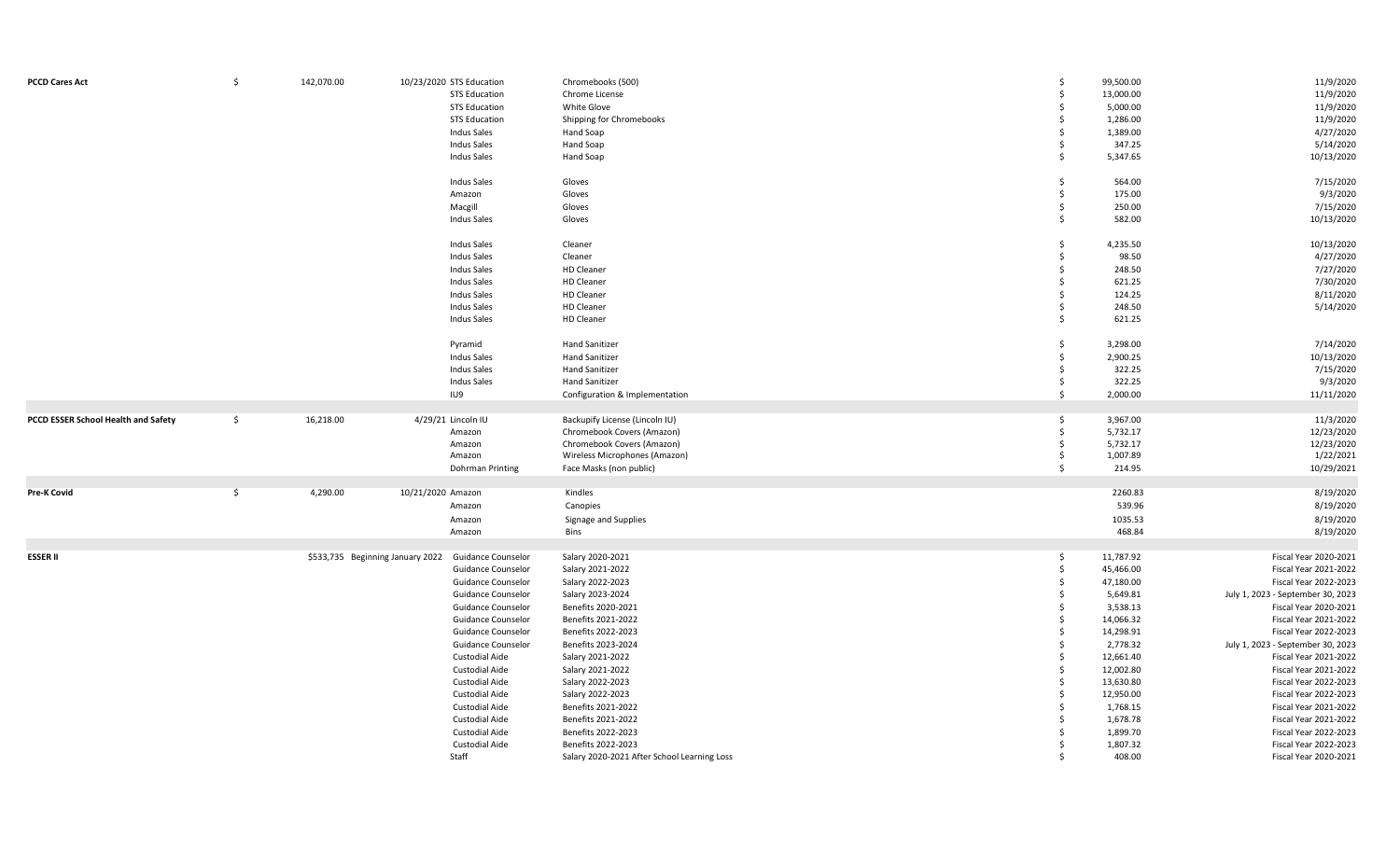|                            |              |              | Staff                           | Benefits 2020-2021 After School Learning Loss                                                                                    | \$                 | 177.48                | Fiscal Year 2020-2021                            |
|----------------------------|--------------|--------------|---------------------------------|----------------------------------------------------------------------------------------------------------------------------------|--------------------|-----------------------|--------------------------------------------------|
|                            |              |              | Seneca Highlands IU9            | Shwan Services 2020-2021                                                                                                         | \$                 | 80,000.00             | 10/13/2020                                       |
|                            |              |              | Seneca Highlands IU9            | Shwan Services 2021-2022                                                                                                         | Ŝ.                 | 110,000.00            |                                                  |
|                            |              |              | Seneca Highlands IU9            | Shwan Services 2022-2023                                                                                                         | \$                 | 36,623.91             | (Remaining \$73,376.09 applied to ARP ESSER III) |
|                            |              |              | Seneca Highlands IU9            | Broadband Services 2020-2021                                                                                                     | $\mathsf{\$}$      | 3,809.58              | 11/3/2020                                        |
|                            |              |              | Seneca Highlands IU9            | Broadband Services 2020-2021                                                                                                     | Ŝ.                 | 134.46                | 3/31/2021                                        |
|                            |              |              | Seneca Highlands IU9            | Broadband Services 2021-2022                                                                                                     | $\mathsf{\dot{S}}$ | 4,000.00              | 11/23/2021                                       |
|                            |              |              | Seneca Highlands IU9            | Broadband Services 2022-2023                                                                                                     |                    |                       |                                                  |
|                            |              |              | Seneca Highlands IU9            | Broadband Services 2023-2024                                                                                                     |                    |                       |                                                  |
|                            |              |              | Seneca Highlands IU9            | Smoothwall Consortium 2021-2022                                                                                                  | \$                 | 6,230.78              | 7/13/2021                                        |
|                            |              |              | Go Guardian                     | Chrome Device Management 2020-2021 (3 yr. contract)                                                                              | \$                 | 15,360.00             | 11/3/2020                                        |
|                            |              |              | Go Guardian                     | Chrome Device Management 2023-2024                                                                                               |                    |                       |                                                  |
|                            |              |              | Paper Cut                       | Print Management 2020-2021                                                                                                       |                    | 1610                  | 12/18/2021                                       |
|                            |              |              | Paper Cut                       | Print Management 2020-2021                                                                                                       |                    | 306                   | 2/25/2021                                        |
|                            |              |              | Paper Cut                       | Advanced Print Management 2021-2022 (3 yr. contract)                                                                             |                    | 3958                  | 9/2/2021                                         |
|                            |              |              | Backupify                       | 2023-2024                                                                                                                        |                    |                       |                                                  |
|                            |              |              | <b>IU 13</b>                    | Mobile Security and Window Server 2020-2021                                                                                      | S.                 | 4,541.50              | 8/5/2020                                         |
|                            |              |              | <b>IU13</b>                     | Mobile Security and Window Server 2021-2022                                                                                      | \$                 | 6,927.70              | 11/8/2021                                        |
|                            |              |              | <b>IU13</b>                     | Mobile Security and Window Server 2022-2023                                                                                      |                    | 6900                  |                                                  |
|                            |              |              | <b>IU13</b>                     | Mobile Security and Window Server 2023-2024                                                                                      |                    | 6900                  |                                                  |
|                            |              |              | Amplified IT                    | Google Enterprise (Email Security and Advance Google Classroom) 2020-2021                                                        |                    | 1800                  | 11/3/2020                                        |
|                            |              |              | Amplified IT                    | Google Enterprise (Email Security and Advance Google Classroom) 2021-2022                                                        |                    | 1800                  | 9/2/2021                                         |
|                            |              |              | Amplified IT                    | Google Enterprise (Email Security and Advance Google Classroom) 2022-2023                                                        |                    | 1800                  |                                                  |
|                            |              |              | Amazon                          | <b>Teacher Docking Station</b>                                                                                                   | Ŝ.                 | 2,225.08              | 9/15/2021                                        |
|                            |              |              | Amazon                          | Dock Station and HDMI                                                                                                            | \$                 | 983.81                | 9/15/2021                                        |
|                            |              |              | CDW-G                           | Printers                                                                                                                         | \$                 | 642.51                | 2/8/2022                                         |
|                            |              |              | CDW-G                           | Printers                                                                                                                         | \$                 | 325.71                |                                                  |
|                            |              |              | Cengage Laerning                | Cengage Learning - Online Access for Math                                                                                        | \$                 | 1,664.00              | 11/8/2021                                        |
|                            |              |              |                                 |                                                                                                                                  |                    |                       |                                                  |
|                            |              |              |                                 | Replace current boiler system, copper pipes, variable frequency drives, a 15-ton condensing unit, and a roof top cooling unit to |                    |                       |                                                  |
| <b>APR ESSER III</b>       | \$           | 1,079,591.00 | To be determined                | help improve air quality.                                                                                                        | Ŝ.                 | 790,673.00            |                                                  |
|                            |              |              | To be determined                | Replace cafeteria tables                                                                                                         | \$                 | 60,000.00             |                                                  |
|                            |              |              | To be determined                | Floor scrubber                                                                                                                   | $\dot{\mathsf{s}}$ | 13,000.00             |                                                  |
|                            |              |              | McGraw-Hill                     | Digital subscriptions for History, Science, ELA                                                                                  |                    | 49,816.00             | 7/08/21, 7/29/21, 8/02/21                        |
|                            |              |              | <b>Follett School Solutions</b> | Summer school library books                                                                                                      | $\zeta$            | 2,500.00              | 2/8/2022                                         |
|                            |              |              | To be determined                | Summer school library books                                                                                                      | Ŝ.                 | 2,500.00              |                                                  |
|                            |              |              | To be determined                | Online Math curriculum                                                                                                           | Ŝ.                 | 49,428.00             |                                                  |
|                            |              |              | Edmentum                        | Subsriptions to Study Island and Exact Path                                                                                      | $\mathsf{\dot{S}}$ | 56,645.00             | 9/9/2021                                         |
|                            |              |              | <b>STS Education</b>            | Chromebooks                                                                                                                      | Ŝ.                 | 14,400.00             | 8/17/2021                                        |
|                            |              |              | McGraw-Hill                     | Reading Wonders Textbooks                                                                                                        | \$                 | 8,065.00              | 8/17/2021                                        |
|                            |              |              | Edmentum                        |                                                                                                                                  | \$                 |                       |                                                  |
|                            |              |              |                                 | <b>EdOptions Subscription</b>                                                                                                    | \$                 | 30,800.00<br>1,764.00 | 9/9/2021                                         |
|                            |              |              | Follett Library                 | Destiny Membership                                                                                                               |                    |                       | 9/2/2021                                         |
| <b>ESSER Summer School</b> | $\mathsf{S}$ | 11,987.00    |                                 |                                                                                                                                  |                    |                       |                                                  |
|                            |              |              |                                 |                                                                                                                                  |                    |                       |                                                  |
| SUMMER SCHOOL 2021-2022    |              |              | Staff                           | Summer School 2021-2022 - Salary                                                                                                 | \$                 | 144.00                |                                                  |
|                            |              |              | Staff                           | Summer School 2021-2022 - Salary                                                                                                 | \$                 | 2,758.00              |                                                  |
|                            |              |              | Staff                           | Summer School 2021-2022 - Salary                                                                                                 | Ŝ.                 | 2,102.40              |                                                  |
|                            |              |              | Staff                           | Summer School 2021-2022 - Salary                                                                                                 | Ŝ.                 | 1,584.00              |                                                  |
|                            |              |              | Staff                           | Summer School 2021-2022 - Salary                                                                                                 | Ŝ.                 | 525.75                |                                                  |
|                            |              |              | ESS (Substitute)                | Summer School 2021-2022 - Salary                                                                                                 | Ŝ.                 | 1,620.19              |                                                  |
|                            |              |              | Staff                           | Summer School 2021-2022 - Benefits                                                                                               | Ŝ.                 | 63.26                 |                                                  |
|                            |              |              | Staff                           | Summer School 2021-2022 - Benefits                                                                                               | Ŝ.                 | 1,211.59              |                                                  |
|                            |              |              | Staff                           | Summer School 2021-2022 - Benefits                                                                                               | Ŝ.                 | 923.58                |                                                  |
|                            |              |              | Staff                           | Summer School 2021-2022 - Benefits                                                                                               | $\zeta$            | 695.85                |                                                  |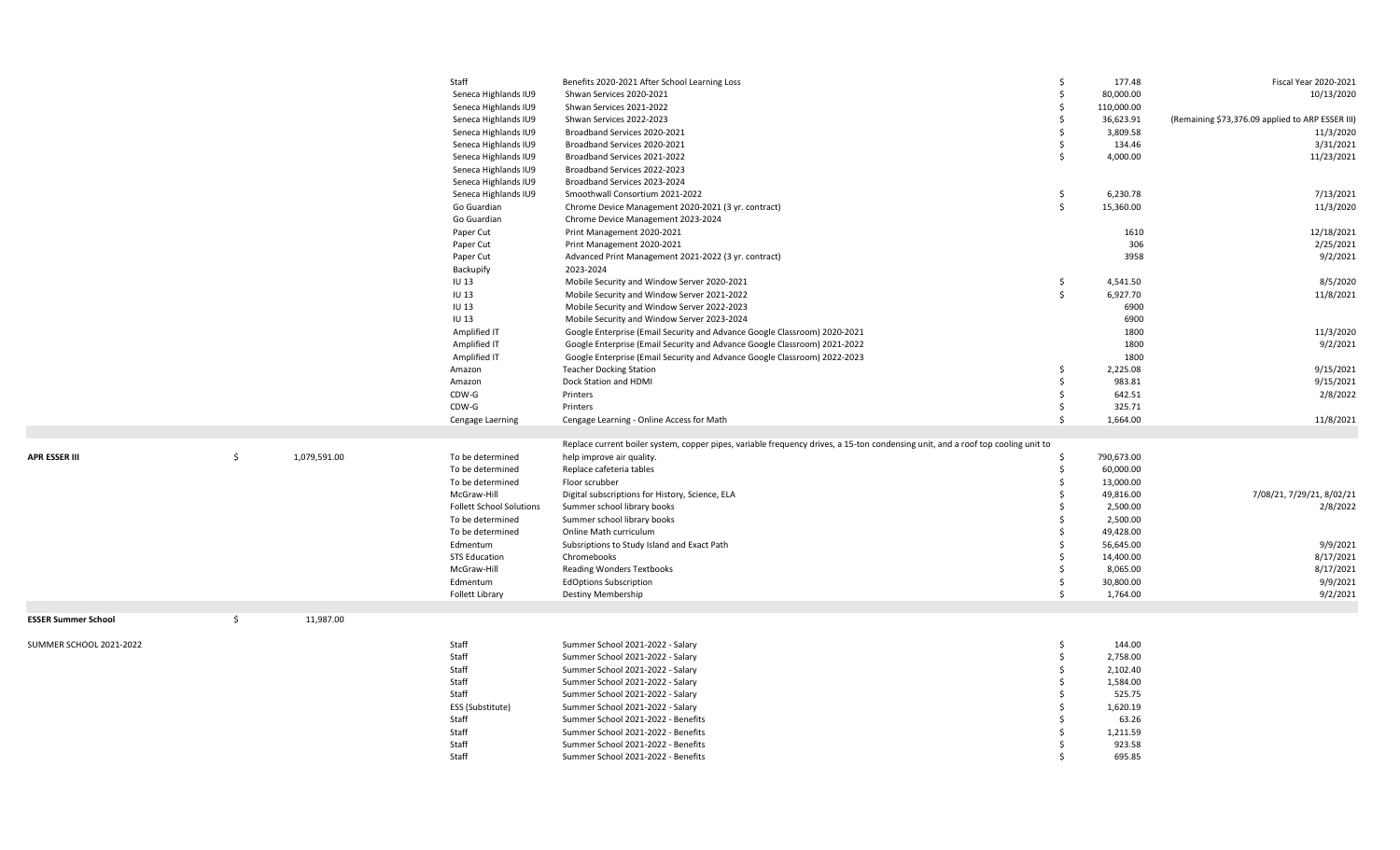|                                                                         |                     |           | Staff                          |                                                                                 | Ŝ.                  |           |            |
|-------------------------------------------------------------------------|---------------------|-----------|--------------------------------|---------------------------------------------------------------------------------|---------------------|-----------|------------|
|                                                                         |                     |           |                                | Summer School 2021-2022 - Benefits                                              |                     | 230.96    |            |
|                                                                         |                     |           | ESS (Substitute)               | Summer School 2021-2022 - Benefits                                              |                     |           |            |
|                                                                         |                     |           | JASD                           | Miscellaneous Supplies                                                          | $\frac{1}{2}$       | 127.42    |            |
| <b>ESSER After School</b>                                               | $\ddot{\mathsf{S}}$ | 11,987.00 |                                |                                                                                 |                     |           |            |
|                                                                         |                     |           |                                |                                                                                 |                     |           |            |
|                                                                         |                     |           | Staff                          | WIN 2021-2022 (Board Approved \$2250/Teacher)                                   | \$                  | 6,750.00  |            |
|                                                                         |                     |           | Staff                          | WIN 2022-2023 (Board Approved \$2250/Teacher)                                   | $\ddot{\mathsf{S}}$ | 5,237.00  |            |
|                                                                         |                     |           |                                |                                                                                 |                     |           |            |
| <b>ESSER Learning Loss</b>                                              | $\ddot{\varsigma}$  | 59,934.00 |                                |                                                                                 |                     |           |            |
|                                                                         |                     |           |                                |                                                                                 |                     |           |            |
| 30% SOCIAL EMOTIONAL MENTAL HEALTH \$17,980                             |                     |           |                                |                                                                                 |                     |           |            |
|                                                                         |                     |           |                                |                                                                                 |                     |           |            |
|                                                                         |                     |           | PBIS AP (Univ. of Oregon) SWIS |                                                                                 | \$                  | 350.00    | 10/19/2021 |
|                                                                         |                     |           | To be determined               | Mental Health for Graduation Program                                            | \$                  | 2,298.05  |            |
|                                                                         |                     |           | <b>Guidance Counselor</b>      | Summer Hours 2021-2022 - Salary                                                 | \$                  | 4,500.00  |            |
|                                                                         |                     |           | Guidance Counselor             | Summer Hours 2022-2023 - Salary                                                 | \$                  | 4,500.00  |            |
|                                                                         |                     |           | Guidance Counselor             | Summer Hours 2023-2024 - Salary                                                 | Ŝ.                  | 4,500.00  |            |
|                                                                         |                     |           | Guidance Counselor             | Summer Hours 2021-2022 - Benefits                                               | Ŝ.                  | 610.65    |            |
|                                                                         |                     |           | Guidance Counselor             | Summer Hours 2022-2023 - Benefits                                               | Ŝ.                  | 610.65    |            |
|                                                                         |                     |           | <b>Guidance Counselor</b>      | Summer Hours 2023-2024 - Benefits                                               | Ŝ.                  | 610.65    |            |
|                                                                         |                     |           |                                |                                                                                 |                     |           |            |
| 10% PROFESSIONAL DEVELOPMENT AND TECHNICAL ASSISTANCE \$5,993           |                     |           |                                |                                                                                 |                     |           |            |
|                                                                         |                     |           |                                |                                                                                 |                     |           |            |
|                                                                         |                     |           | To be Determined               | Speaker for Social/Emotional Learning Issues                                    | \$                  | 4,500.00  |            |
|                                                                         |                     |           | To be Determined               | Conference for Social/Emotional Learning Issues                                 | \$                  | 1,493.00  |            |
|                                                                         |                     |           |                                |                                                                                 |                     |           |            |
|                                                                         |                     |           |                                |                                                                                 |                     |           |            |
|                                                                         |                     |           |                                |                                                                                 |                     |           |            |
| 8% TO ADDRESS READING REMEDIATION AND IMPROVEMENTS FOR STUDENTS \$4,795 |                     |           |                                |                                                                                 |                     |           |            |
|                                                                         |                     |           | Renaissance                    | Accelerated Reader 2021-2022                                                    | \$                  | 3,999.00  | 7/12/2021  |
|                                                                         |                     |           | To be determined               | Workbooks                                                                       | \$                  | 796.00    |            |
|                                                                         |                     |           |                                |                                                                                 |                     |           |            |
|                                                                         |                     |           |                                |                                                                                 |                     |           |            |
| 52% OTHER LEARNING LOSS EXPENSES \$31,166                               |                     |           |                                |                                                                                 |                     |           |            |
|                                                                         |                     |           | Staff                          | WIN 2023-2024 (Board Approved \$2250/Teacher)                                   | \$                  | 6,750.00  |            |
|                                                                         |                     |           |                                | WIN 2022-2023 (Board Approved \$2250/Teacher) Remaining from after school funds | \$                  | 1,513.00  |            |
|                                                                         |                     |           |                                | Accelerated Reader 2022-2023 - Renaissance Learning                             | \$                  | 3,999.00  |            |
|                                                                         |                     |           |                                | Accelerated Reader 2023-2024 - Renaissance Learning                             | \$                  | 3,999.00  |            |
|                                                                         |                     |           |                                | Credit Recovery for Potential Dropouts - Edmentum                               | Ŝ.                  | 7,686.78  |            |
|                                                                         |                     |           |                                | Salary and Benefits for Facilator of Credit Recovery Program                    |                     |           |            |
|                                                                         |                     |           |                                |                                                                                 |                     |           |            |
|                                                                         |                     |           | Panarama Education             | SEL Survey Measurement, Integration, Launch, and Support                        | \$                  | 4,750.00  | 8/17/2021  |
|                                                                         |                     |           |                                |                                                                                 |                     |           |            |
|                                                                         |                     |           |                                |                                                                                 |                     |           |            |
| <b>Continuity of Education Equity GEER</b>                              | \$                  | 11,400.00 | 3/21/2021 Microsoft Store      | Surface Pro                                                                     | \$                  | 2,510.97  | 9/15/2021  |
|                                                                         |                     |           | 4/22/2021                      | <b>HP Laptops</b>                                                               | \$                  | 9,349.89  | 1/6/2022   |
|                                                                         |                     |           | 7/22/2021                      |                                                                                 |                     |           |            |
|                                                                         |                     |           |                                |                                                                                 |                     |           |            |
| <b>Teachers in the Workplace</b>                                        | \$                  | 25,000.00 | 7/21/2021 Nepris               | Nepris Site License                                                             | \$                  | 6,000.00  | 9/2/2021   |
|                                                                         |                     |           |                                |                                                                                 | \$                  |           |            |
|                                                                         |                     |           | 8/21/2021 Snap-On Industrial   | <b>Guage Blocks and Micrometers</b>                                             |                     | 15,234.71 | 10/6/2021  |
|                                                                         |                     |           | 9/21/2021 NC3                  | <b>Micrometer Training</b>                                                      | \$                  | 195.00    | 10/7/2021  |
|                                                                         |                     |           | 11/22/2021 Amazon              | <b>Graphing Calculators</b>                                                     | \$                  | 674.95    | 11/2/2021  |
|                                                                         |                     |           | $CDW-G$                        | Projectors                                                                      | \$                  | 2,939.32  | 10/22/2021 |
|                                                                         |                     |           |                                |                                                                                 |                     |           |            |
| <b>COVID-19 Impact Mitigation Grant</b>                                 | \$                  | 5,000.00  | 1/21/2021 Lalilo               | Literacy Program for 2021-2022                                                  | S.                  | 1,020.00  | 3/18/2021  |